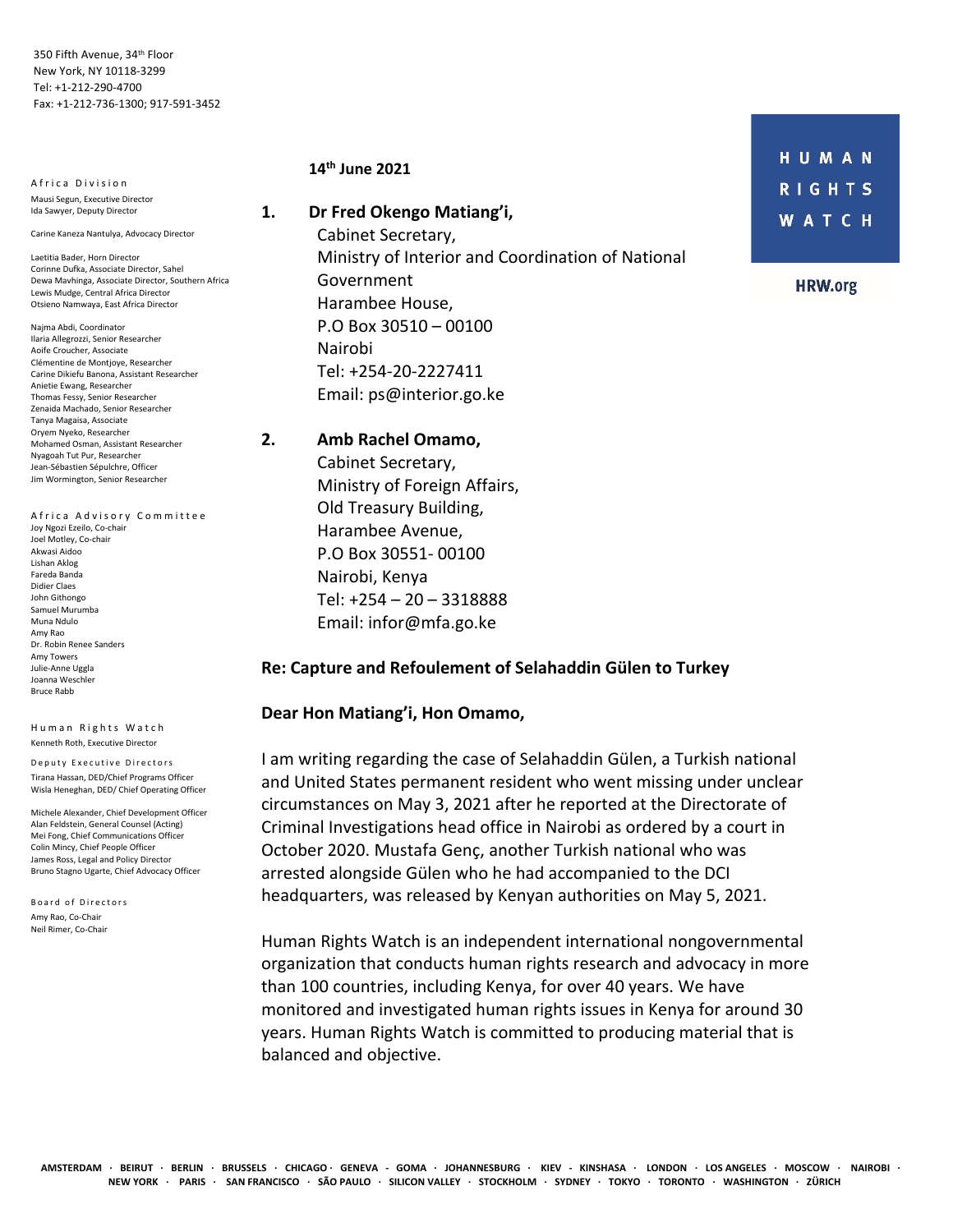Human Rights Watch has learned from relatives and friends that Selahaddin Gülen traveled to Nairobi from the US on October 17, 2020 on a Kenyan tourist visa to meet his fiancée, a Kenyan resident. He was initially admitted on arrival at Jomo Kenyatta International Airport, but was shortly afterwards arrested and detained at the airport by Kenyan immigration officers, who informed him of a Red Notice Alert by Interpol, Ankara, Turkey. On October 19, 2020 Kenyan authorities commenced extradition proceedings against him, but later substituted that with a deportation order. The court directed Gülen to deposit his travel documents in court and to report weekly to the DCI headquarters. It was during one of those weekly visits to the DCI headquarters on May 3, 2021 that Selahaddin disappeared. In March, a Kenyan judge issued orders barring Kenyan authorities from continuing proceedings to deport Gülen to Turkey, ordered that his passport be returned to him and that he be allowed to travel back to the US. We understand further that Gulen had applied for asylum upon his arrival in Kenya.

On May 31, the Turkish authorities announced with a photo of Gülen in handcuffs in Ankara, without revealing any details, that he had been captured by agents of Turkey's National Intelligence Organization (MIT) from a foreign country and was now in the custody of their anti-terrorism police.

Selahaddin Gülen is a nephew of US-based Sunni Muslim cleric Fethullah Gulen, who is founder of a movement which Turkey deems a terrorist organization responsible for a military coup attempt in 2016. After the group was deemed a terrorist organization, thousands of its alleged supporters in Turkey have been subject to arbitrary detention and prosecution on baseless terrorism charges, including torture, without evidence that they either participated in the 2016 attempted military coup or that they were involved in violent activities, provided logistical support for such activities or incited violence. Selahaddin Gülen, who denied any involvement in the attempted coup, had since 2015 been working as a telecommunications manager at an organization in the US as he awaited his naturalization as a US citizen. He had sought asylum in the US on the grounds that his family ties with Fethullah Gülen placed him at risk of persecution in his native country, Turkey, and his request for asylum was granted. In response to Turkey's requests to the US government for his extradition, American officials have said the evidence presented by Turkey was insufficient to stand up in court.

If this information is correct, any decision to either deport or extradite him without appropriate due process, including ignoring a Kenyan court order against his deportation, would amount to a violation of his rights and violation of the principle of non-refoulement under international and regional refugee law.

We would appreciate either your written response to the questions below or a face-toface meeting to discuss the questions and other issues surrounding the disappearance in Kenya and eventual reappearance and detention in Turkey of Selahaddin Gülen: